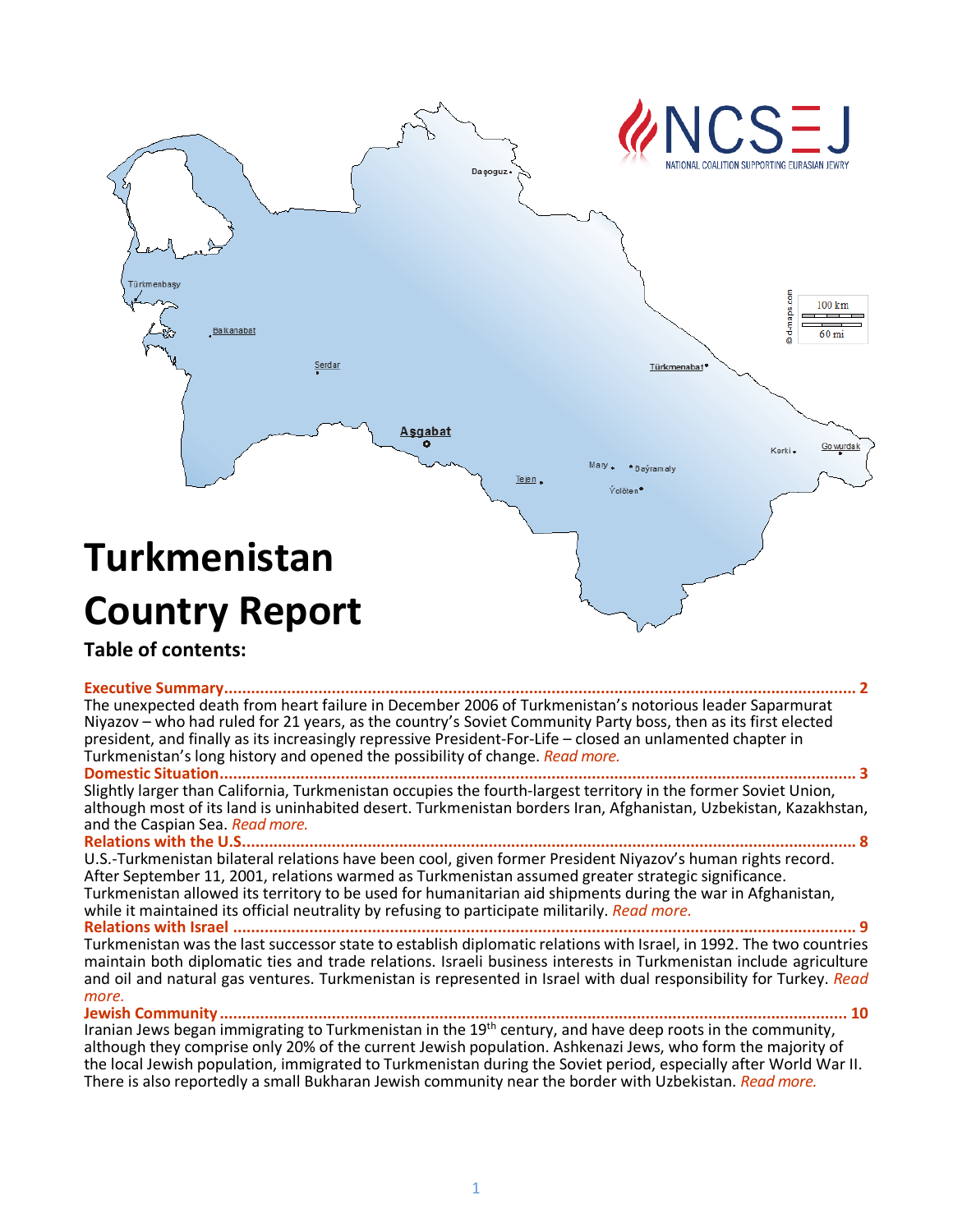#### <span id="page-1-0"></span>**Executive Summary:**

*The unexpected death from heart failure in December 2006 of Turkmenistan's notorious leader Saparmurat Niyazov – who had ruled for 21 years, as the country's Soviet Community Party boss, then as its first elected president, and finally as its increasingly repressive President-For-Life – closed an unlamented chapter in Turkmenistan's long history and opened the possibility of change. Gurbanguly Berdymukhammedov, Deputy Prime Minister since 2001, was quickly named acting president and easily won a February 2007 presidential election widely decried by foreign observers as unfree and unfair. He was re-elected in 2012.*

*Mostly flat desert with limited irrigation, Turkmenistan depends on the development and export of its extensive oil and natural gas reserves, which remain locked into Russian-run distribution systems. Although rising energy prices have reversed its economic ills, its economy remains largely state-run and unreformed, and is hobbled by a continued lack of diversified export routes, widespread domestic poverty, and inadequate investment in education, health care, and job creation.*

*Officially neutral, Turkmenistan's foreign relations have been largely determined by developments in the energy sector and by competition among Russia, China, and the West for access to its rich hydrocarbon resources. Turkmenistan's economy has suffered in the past from the failure of its CIS trading partners to pay their debts.*

*Turkmenistan faces serious challenges from Niyazov's highly repressive legacy of two decades, including his extensive personality cult and crushing restrictions of basic freedoms, including those of religion, assembly, association, and expression. Other challenges include inflated law enforcement and internal security apparatuses, widespread poverty, international isolation, and unresolved regional and transnational disputes, including disputed control of the Caspian Sea.*

#### **Statistics:**

**Population:** 6,120,000 (2021 est.) **Size:** 499,100 sq. km

**Capital**: Ashgabat **Major cities**: Ashgabat, Turkmenabat, Dashoguz, Mary, Turkmenbashi (formerly Krasnovodsk)

**Jewish population**: 700- 1,200 **2009 Aliyah** (emigration to Israel): 53 **1989-2006 Aliyah**: 2,739

**Head of State and Head of Government**: Serdar **Gurbanguly** Berdymukhammedov **Foreign Minister**: Rashid Meredov **Ambassador to United States**: Meret Orazov **U.S. Ambassador to Turkmenistan** Matthew S. Klimow

**Freedom House Rating**: Not free

*The Jewish community of Turkmenistan is very small and unorganized. Difficult conditions have resulted in a high rate of emigration to Israel.*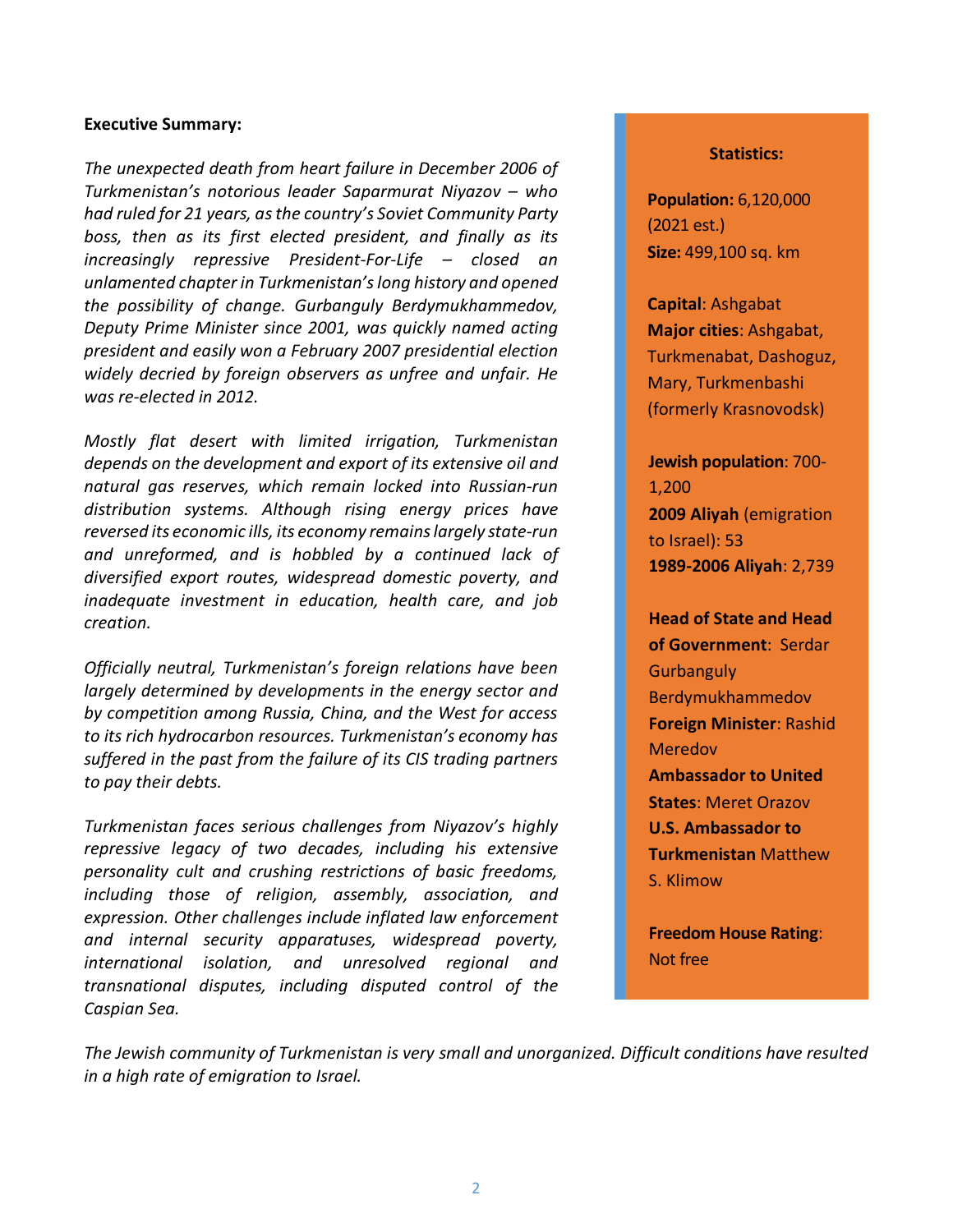#### <span id="page-2-0"></span>**History:**

Slightly larger than California, Turkmenistan occupies the fourth-largest territory in the former Soviet Union, although most of its land is uninhabited desert. Turkmenistan borders Iran, Afghanistan, Uzbekistan, Kazakhstan, and the Caspian Sea. Ruled in earlier times by Persian kings, Iranian tribes, successors of Alexander the Great, and



Muslim Arabs, the region was conquered by migrating Turks and Mongols during the Middle Ages. Later, the ancestors of today's Turkmen ethnic group established tribal khanates with strong ties to nearby Persia.

Turkmen tribes raided trade routes and fiercely opposed later Russian encroachment, but failed to prevent annexation by Tsarist Russia in the late 19<sup>th</sup> century. Defeating renewed Turkmen resistance, the Red Army occupied the area in 1920 and the Turkmen Soviet Socialist Republic was declared in 1924. Turkmenistan declared its



sovereignty in August 1990 and its independence on October 27, 1991.

### **Political Situation:**

Even after his sudden demise from heart failure in late December 2006, former President Niyazov continued to dominate Turkmenistan's politics. During his twenty-one-year rule, Saparmurat Niyazov remade Turkmenistan – in theory, a constitutional democratic republic – in his image, imposing a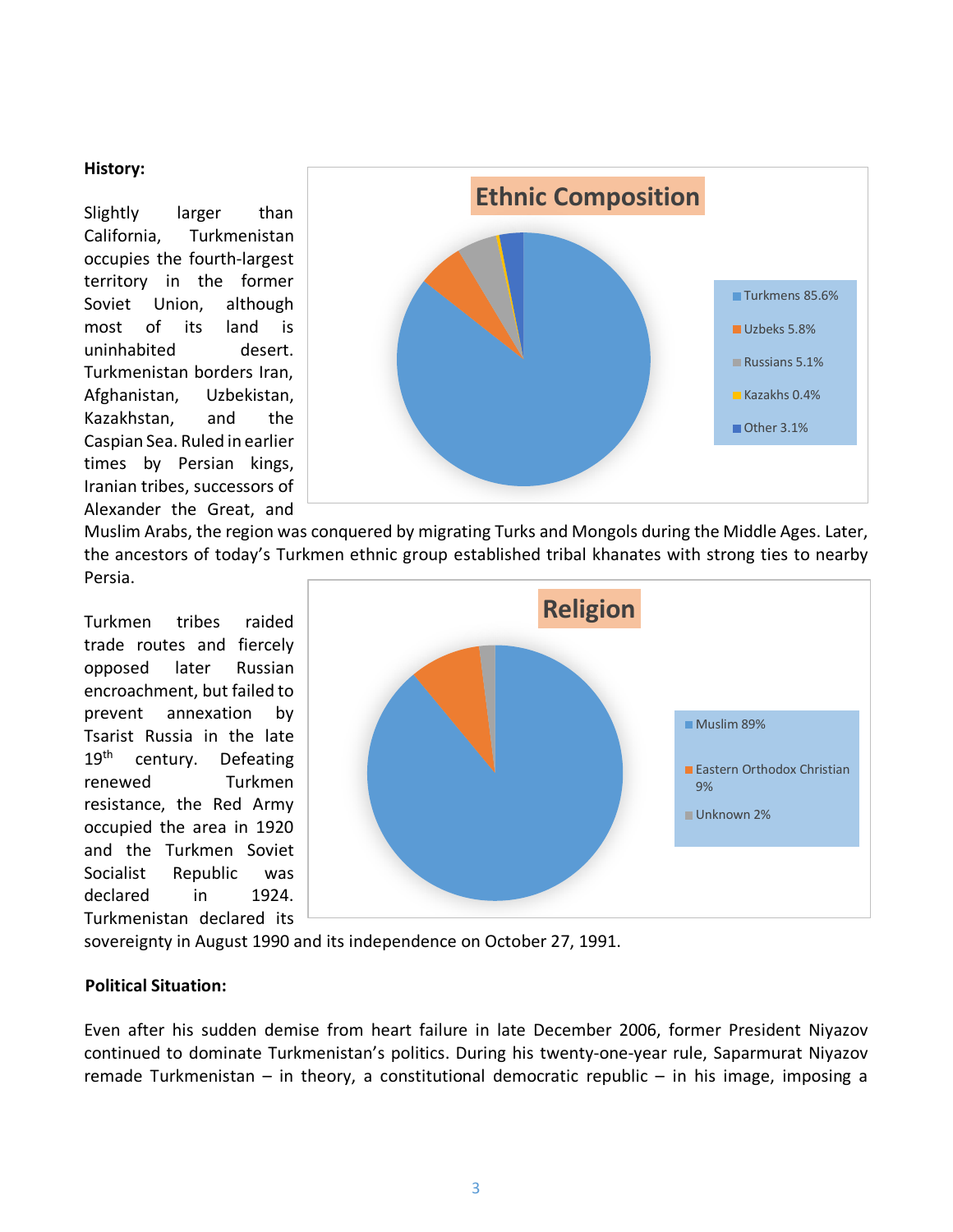pervasive personality cult and a highly repressive and increasingly bizarre authoritarian regime on his isolated subjects.

Niyazov (who, beginning in 1994, also styled himself Turkmenbashi, meaning "Father of All Turkmen") began his rule in 1985, when he was appointed Turkmen Communist Party chief. He was elected president in an unopposed election in 1990, won reelection in 1992, had his term extended in 1994, and finally was made president for life by a handpicked legislature in December 1999.

Parliamentary elections held in 1999, 2003, and 2004 were considered neither free nor fair, with all candidates selected by the government and no opposition party or candidates allowed. Starting in 1994, only Niyazov's Democratic Party of Turkmenistan (DPT), the former Turkmen Communist Party, was permitted to field candidates, and all opposition groups were officially banned. Niyazov's rule was characterized by a zero-tolerance policy towards all real or suspected opposition activity, and purges of government officials who showed independent or critical views.



The gold-domed Presidential Palace in the capital, Ashgabat, built by Niyazov

Niyazov's latter rule was marked by increasing tensions in his regime. He survived an apparent assassination attempt in late 2002, which triggered a widespread crackdown against real and perceived critics and oppositionists, and a purge of high-level government and intelligence figures. Its culmination was a Sovietstyle show trial of the alleged conspirators, former regime officials turned oppositionists, who confessed on television and were given lengthy prison sentences despite public clamor for their execution.

Parliamentary elections in 2003 and in 2004 were closely stagemanaged by the government, and Niyazov continued a purge of

high-level politicians into 2005, dismissing many and sending some to prison. Observers speculated that these moves were attempts by Niyazov – whose failing health became the subject of persistent rumors in 2005 – to eliminate potential challengers and deflect popular dissent onto lower-level scapegoats.

At the same time, Niyazov continued to enact increasingly more bizarre edicts, including bans on opera, ballet, and all recorded music, ordering the renaming of weekdays and months of the year after himself and his mother, and making the study of the "Rukhnama" ("Book of the Soul"), a spiritual guidebook he allegedly authored, mandatory in all schools and places of worship, and required reading for state employees. Niyazov built ever more lavish monuments to himself and to his vision of Turkmenistan, spending large amounts of earnings from natural gas exports on such projects as golden statues of himself, artificial lakes and forests, and fountains of sand. By the time he died from heart failure on December 21, 2006, Niyazov was widely described as having fostered the most extreme cult of personality outside of Kim Jong Il's North Korea, which Turkmenistan mirrored in its poverty and isolation.

Shortly after Niyazov's death, Gurbanguly Berdymukhammedov, Health Minister since 1997 and Deputy Prime Minister since 2001, was named acting president in a murky transition which saw Parliament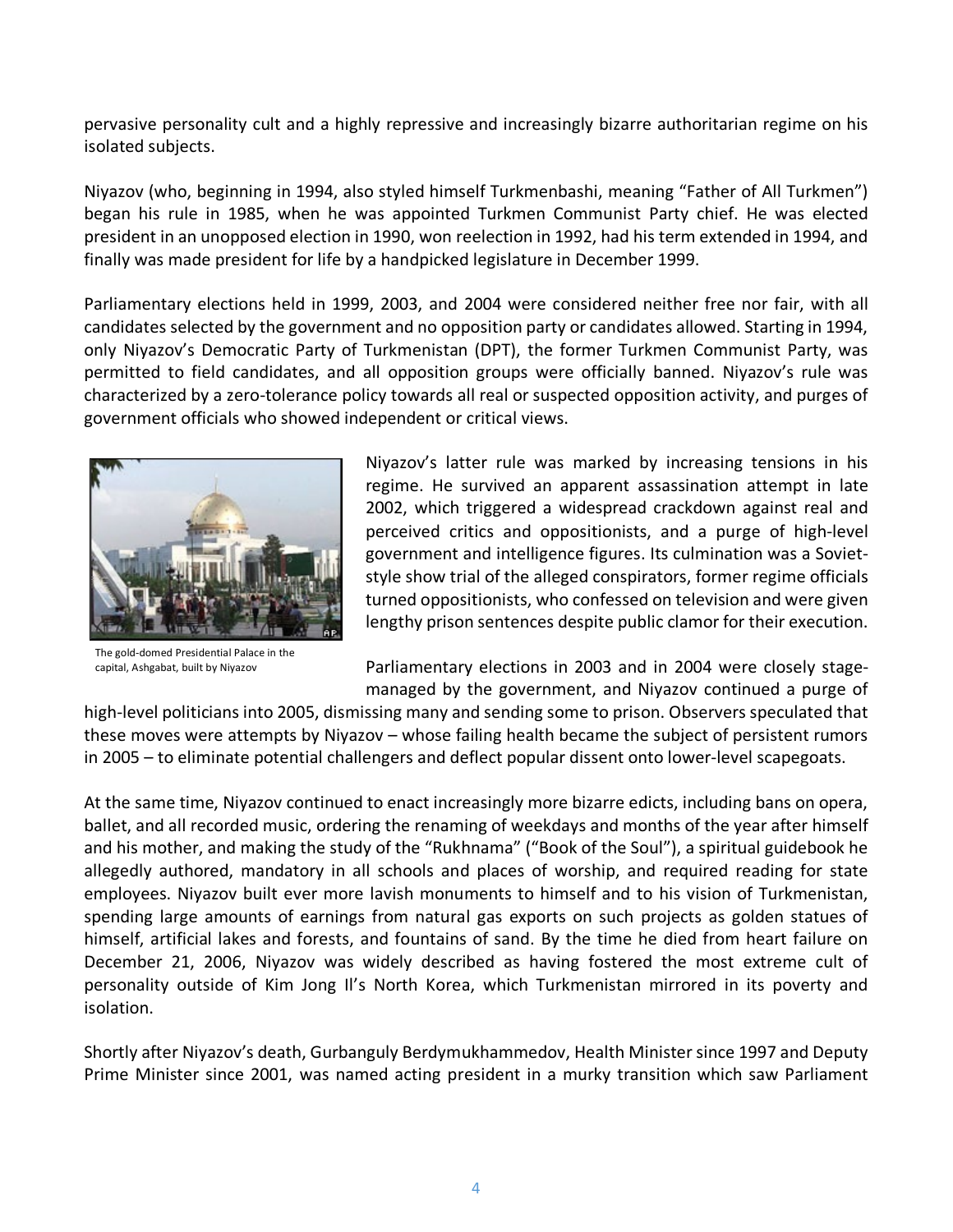Speaker Ovazgeldy Ataev, the authorized presidential successor under the Turkmen constitution, suddenly removed from power on unspecified criminal charges.

After the constitution was hastily amended to allow the acting president to run for president, Berdymukhammedov (a dentist by training but a government bureaucrat by profession), easily won a February 2007 election against five other government-selected candidates, in an election that foreign observers widely condemned as unfree and unfair. In a clear show of continuity with its recent past, the government immediately announced a turnout of nearly 99%, and a win by Berdymukhammedov of nearly 90%, figures which foreign diplomats called "implausible."

In his inaugural remarks, the new president announced several modest reforms, such as extending mandatory education to 10 years, allowing high school graduates to continue studying at a university (Niyazov had instituted a 2-year work requirement for all high school graduates before continued higher education), and allowing the country's first Internet cafes to open. More importantly, he called for continuing the course set by Niyazov, proclaiming a gradualist approach to change and rejecting the import of "foreign models of democracy," dampening hopes of a radical break with the past. He reassured Russia, Turkmenistan's most important economic partner, that existing



President Berdymukhammedov at his February 2007 inauguration ceremony

contracts to supply natural gas would be honored, easing fears of a disruption in energy supplies to Russia and Europe. Although exiled oppositionists were quick to dismiss Berdymukhammedov as a tool of the Niyazov old guard, Western leaders appeared willing to encourage the new president's public mention of reform.

Turkmenistan under Niyazov adopted an official policy of neutrality, and did not enjoy close relations with its neighbors. Its isolationist foreign policy has been largely influenced by developments in Turkmenistan's oil and gas industries and the conflict in neighboring Afghanistan. Disputes have been long-running over the division of Caspian Sea resources among the five littoral states: Turkmenistan, Azerbaijan, Iran, Kazakhstan, and Russia. Turkmenistan no longer participates in the Commonwealth of Independent States (CIS) visa regime, which has made travel into and out of Turkmenistan more difficult. Turkmenistan and Uzbekistan have had particularly difficult relations due to Niyazov's accusations of Uzbek complicity in the apparent 2002 assassination attempt against him, persistent water sharing disputes between these two desert countries, and Turkmenistan's periodic persecution of its Uzbek minority, made suspect to the Niyazov regime by their relatively greater Islamic religiosity and ethnic ties to Uzbekistan.

Although the new Turkmen President has said his country will continue to adhere to its policy of neutrality, some Russian officials criticized suggested that Russia will encourage Turkmenistan to return to Moscow's sphere of influence not only economically but also politically, including urging Turkmenistan to rejoin the Commonwealth of Independent States as a full member (Turkmenistan downgraded its status to associate membership in 2005).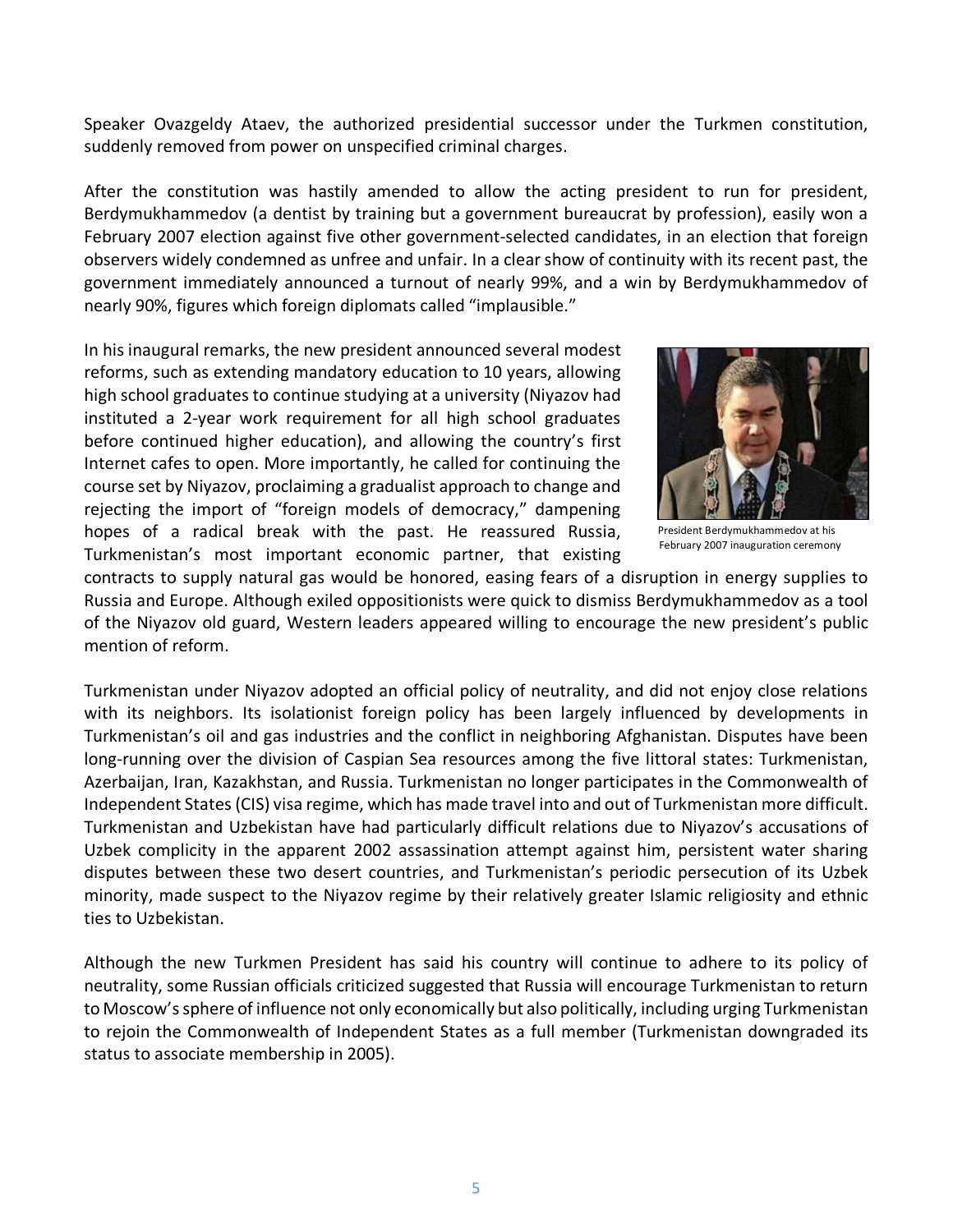Constitutionally guaranteed freedoms are denied in practice. Political and civil liberties are severely restricted, and law enforcement corruption is rampant. There is no free press, and freedoms of association, assembly and religion are severely limited. A particularly notorious case involved Radio Free Europe/Radio Liberty journalist Ogulspar Muradova, who was arrested in June 2006 and who died months later while in jail, possibly as a result of beatings she received in custody. Muradova, a veteran human rights activist, was charged with possessing ammunition, but many believe her real crime was assisting a French journalist filming a documentary on Turkmenistan and her past promotion of human rights. International media and human rights groups condemned her death as an extrajudicial killing, and held Niyazov's government responsible.

Although a self-defined "secular democracy," under a burdensome religion law Turkmenistan has required a minimum of 500 members for registration in any given locality, subjected religious organizations and communities to intrusive state scrutiny, dissolved minority religious organizations, demolished places of worship, greatly restricting opportunities for religious education and publishing. As a result of such restrictions, the Turkmen government initially recognized only Sunni Islam and Russian Orthodoxy.

Turkmenistan's anti-religious policy was said to reflect the personal preferences of President Niyazov himself. In 2003, Niyazov signed a law barring all unregistered religious groups from operating in Turkmenistan. Also in 2003, the ethnically Uzbek, long-serving chief mufti of Turkmenistan was removed and sentenced in 2004 to 22 years in prison on unspecified charges, possibly relating to the 2002 assassination attempt on Niyazov. In 2004, possibly due in part to international pressure, President Niyazov reduced the registration minimum and allowed the registration of seven other Islamic and Christian religious organizations. However, members of Protestant, Jehovah's Witness, Hare Krishna, and some Muslim organizations have all reported official persecution, as have Turkmen who had converted from Islam to other religions. President Niyazov's insistence that his book "Rukhnama" be featured prominently in places of worship alongside the Koran and the Bible, and that Muslim and Christian clerics quote liberally from it during services, was reported to be particularly offensive to many believers during the last years of his rule.

At this time, Turkmenistan has no Jewish religious organizations registered. Some observers have described Turkmenistan's current religious law as a de facto ban on Judaism, since only Christian and Islamic groups have been allowed to register to date.

Despite the absence of a state religion and the relatively low level of popular religious observance, Islam has become more associated with Turkmen national identity in recent years. Combined with the government's policy of promoting Turkmen nationalism, this shift has created discomfort for minority groups, including Protestants, Muslim converts to other religions, and Jews.

Turkmenistan's political infrastructure continues to reflect the centralized arrangements of the Niyazov era. The head of state and the head of government are combined into the same person, while the President is elected by popular vote to a five-year term. The President appoints the cabinet of ministers and serves as its chairman. The 1992 constitution provides for two unicameral legislatures, a People's Council (Halk Maslahaty) of up to 2,500 candidates that meets yearly, and a Parliament (Mejlis) of fifty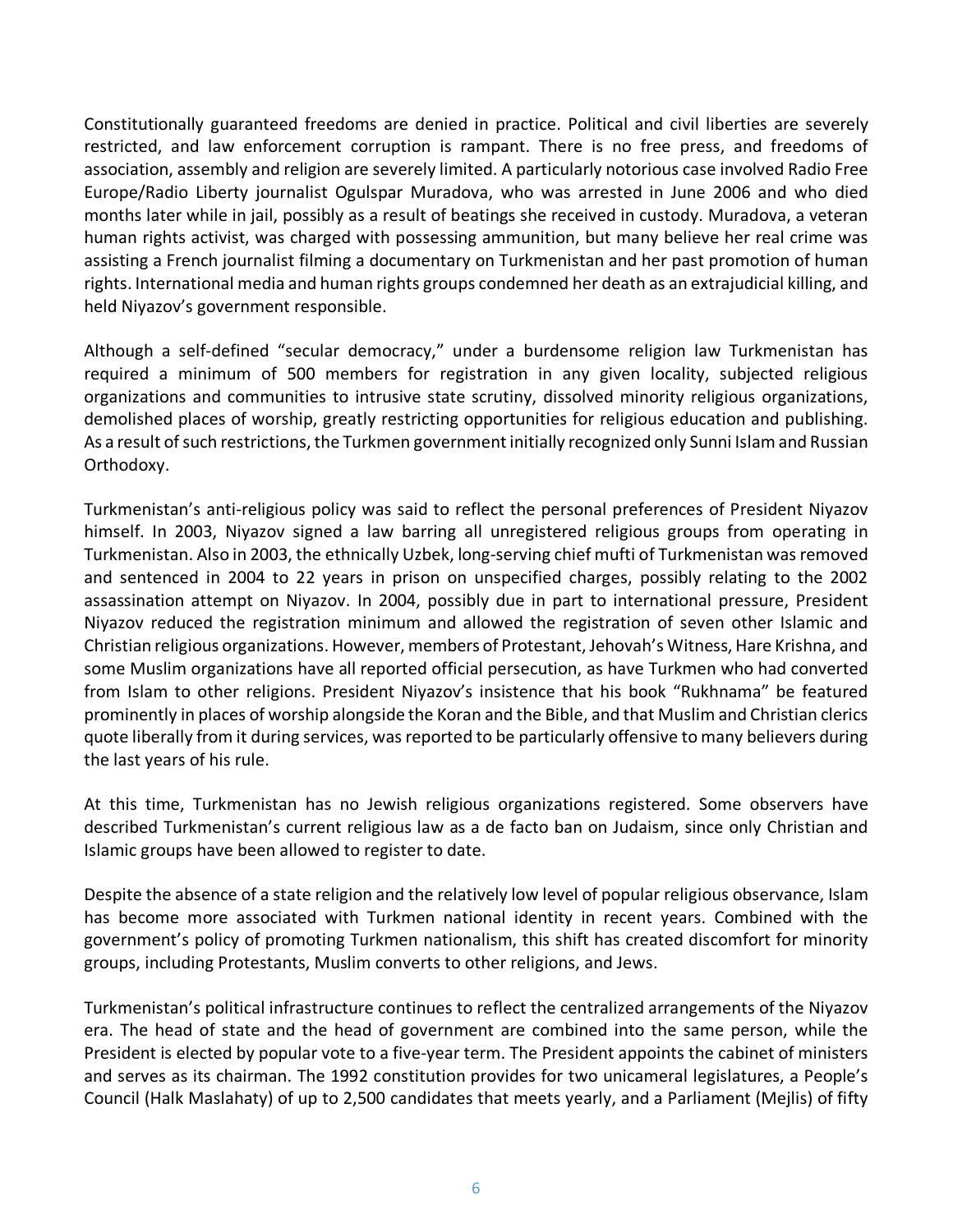members elected to five-year terms. All candidates must be members of the Democratic Party of Turkmenistan and, in the past, had to be vetted by the President. The judicial branch is not considered independent and is appointed by the President.

No opposition parties are allowed. A special session of the People's Council, held in late March 2007, elected President Berdymukhammedov as chairman of the Halk Maslahaty, and passed several constitutional amendments increasing presidential powers. A new constitution was approved in 2008 and it reaffirmed Turkmenistan as a "secular democracy," and granted the president more flexible power to rule by decree.

During the most recent presidential election in February 2012, the National Revival Movement, a civic association headed by the president, nominated incumbent President Berdymukhammedov as its candidate. The Turkmen Central Election Committee announced that Berdymukhammedov won over 97% of the vote and that turnout was over 96%. The OSCE was prevented from sending a fully-staffed monitoring mission to Turkmenistan and criticized the election's inadequate legal and political framework.

In December 2013 Turkmenistan held its first multi-party elections. Both contesting parties claimed loyalty to President Berdymukhammedov, but the ruling Democratic Party emerged as the largest faction in the Turkmen Parliament, with 47 of the 125 seats, losing its parliamentary majority for the first time since independence. The elections were criticized by the OSCE, Amnesty International, and human right groups due to a complete lack of any opposition to President Berdymukhammedov.

### **Economic Situation**:

Turkmenistan possesses large oil reserves and the world's fifth-largest natural gas reserves, widely described as the key to the country's economic future and strategic significance. Although Turkmenistan's territory is mostly desert, intensive agriculture in irrigated oases has made it a leading global exporter of cotton. Turkmenistan has benefited from gas and oil prices that increased an average of 15% per year from 2003 to 2008, but is still owed large debts by other former Soviet states for past energy exports.

**Currency**: 3.15 Manat = \$1 (April 2021) **GDP**: \$45.23 billion (2019 est.) **GDP per capita**: \$7,612 (2019 est.) **GDP Growth**: 6.3% (2019 est.)

According to the 2014 Index of Economic Freedom, Turkmenistan is ranked 171<sup>st</sup> out of 178 countries, and is considered a "repressed" economy. In 2013, Transparency International ranked Turkmenistan as highly corrupt, 168<sup>th</sup> out of 177 countries.

After several years of negotiations, former president Niyazov ultimately rejected U.S.-led proposals for a trans-Caspian gas pipeline that would have broken the Russian monopoly on export routes, by building a new undersea pipeline towards Azerbaijan and Turkey. In April 2006, during a state visit to Beijing, Niyazov signed a framework agreement with China for the construction of a new export pipeline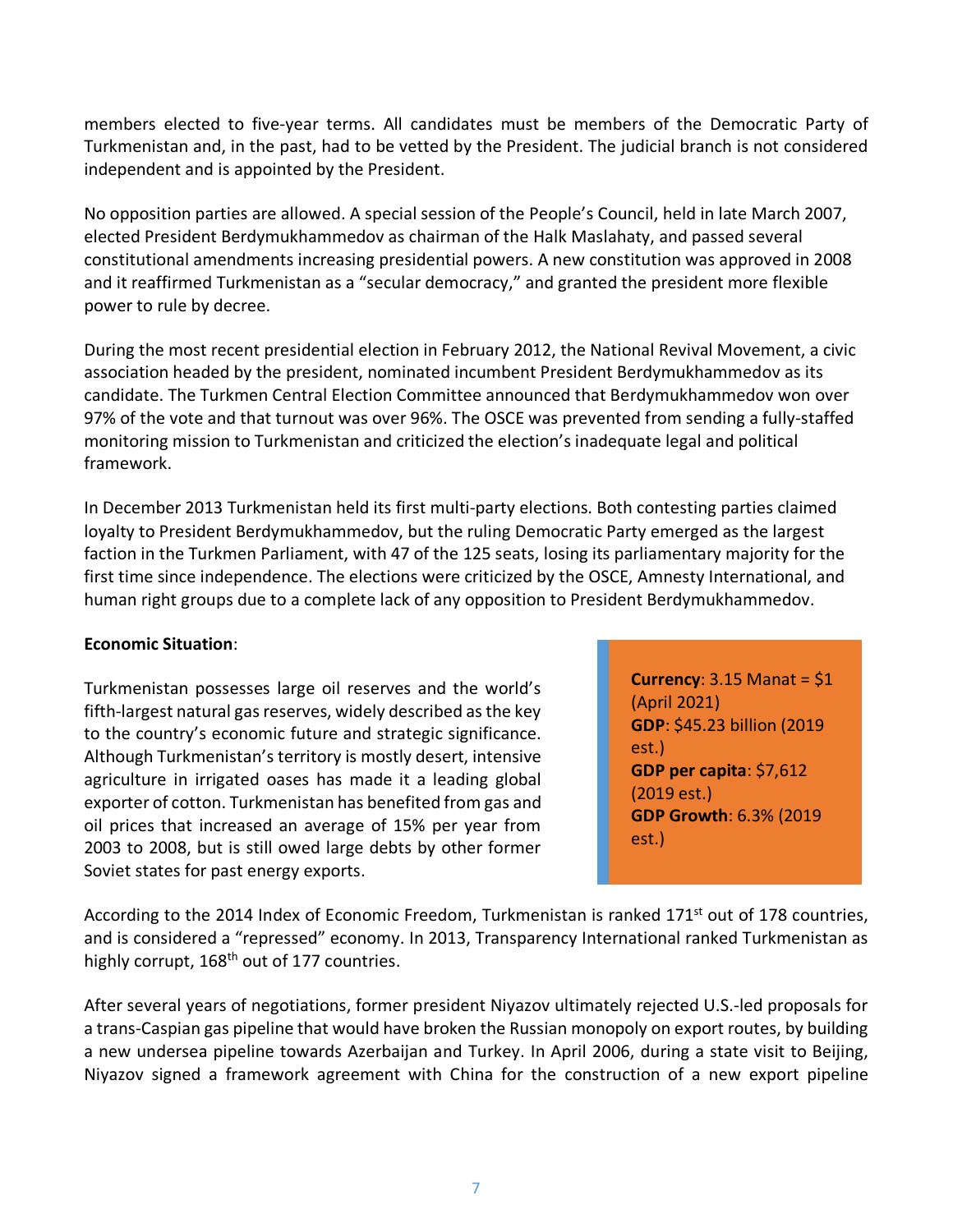eastwards to China through Uzbek and Kazakh territory. Additional pipelines to China and Iran started operations in 2010, allowing Turkmenistan to increase gas production and expand its gas export routes.

Like other Soviet successor states, Turkmenistan's economy sharply declined following independence, and began to recover only after the resumption of natural gas exports to Russia and Ukraine in the late 1990s. Internal reform and privatization have been largely absent from government policy, producing a struggling and inefficient state-run economy, continued problems with external debt, and very low levels of foreign investment. The state continues to control almost all industry, and has largely failed to attract foreign investment in large enterprises.

According to the 2012 Business Insider Index, Turkmenistan is among the five poorest counties worldwide, due to high unemployment and poverty, widespread corruption, and government mismanagement. Unemployment and poverty levels are high even by regional standards; in 2012, an estimated 75 % of the population lived below the poverty line, and a 60% unemployment rate among young people, who form the majority of the population, is growing.

Failing to collect adequate tax revenue, the government relied on a barter system, and was dependent upon international borrowing until rising energy prices – together with multi-year supplier agreements signed with Russia in 2003 and with China in 2006 – improved its foreign exchange revenues. However, foreign observers agree that Turkmenistan's current robust growth and high foreign exchange earnings from oil and gas exports mask a largely unreformed and chronically underperforming economy that has failed to provide adequate opportunities to its people.

Turkmenistan's government successfully held a monetary reform in 2009 by introducing new national currency in order to minimize the gap between the official and unofficial exchange rate and to strengthen microeconomic policy. The New manat, with a fixed exchange rate, replaced the old manat at a ratio of 5000 old manat to one new manat.

Low energy prices since mid-2014 are hampering Turkmenistan's economic growth and reducing government revenues. The government has cut subsidies in several areas, and wage arears have increased. In January 2014, the Central Bank of Turkmenistan devalued the manat by 19%, and downward pressure on the currency continues. Turkmenistan continues to report GDP growth of nearly 10% per year and claims substantial foreign currency reserves, but non-transparent data limit international institutions' ability to verify this information.

The government has shown little interest in entering into a lending arrangement with the International Monetary Fund (IMF) and has not accepted IMF requirements. Turkmenistan became a member of the Asian Development Bank in 2000, but has yet to receive any significant aid. The World Bank is exploring the possibility of starting a small and focused technical assistance program in Turkmenistan, at the request of the authorities. The European Union and United Nations Development Program assist with development projects. Citing a lack of political and economic reforms, the European Bank for Reconstruction and Development declared in 2002 that any new investment in Turkmenistan would be dedicated to the private sector only.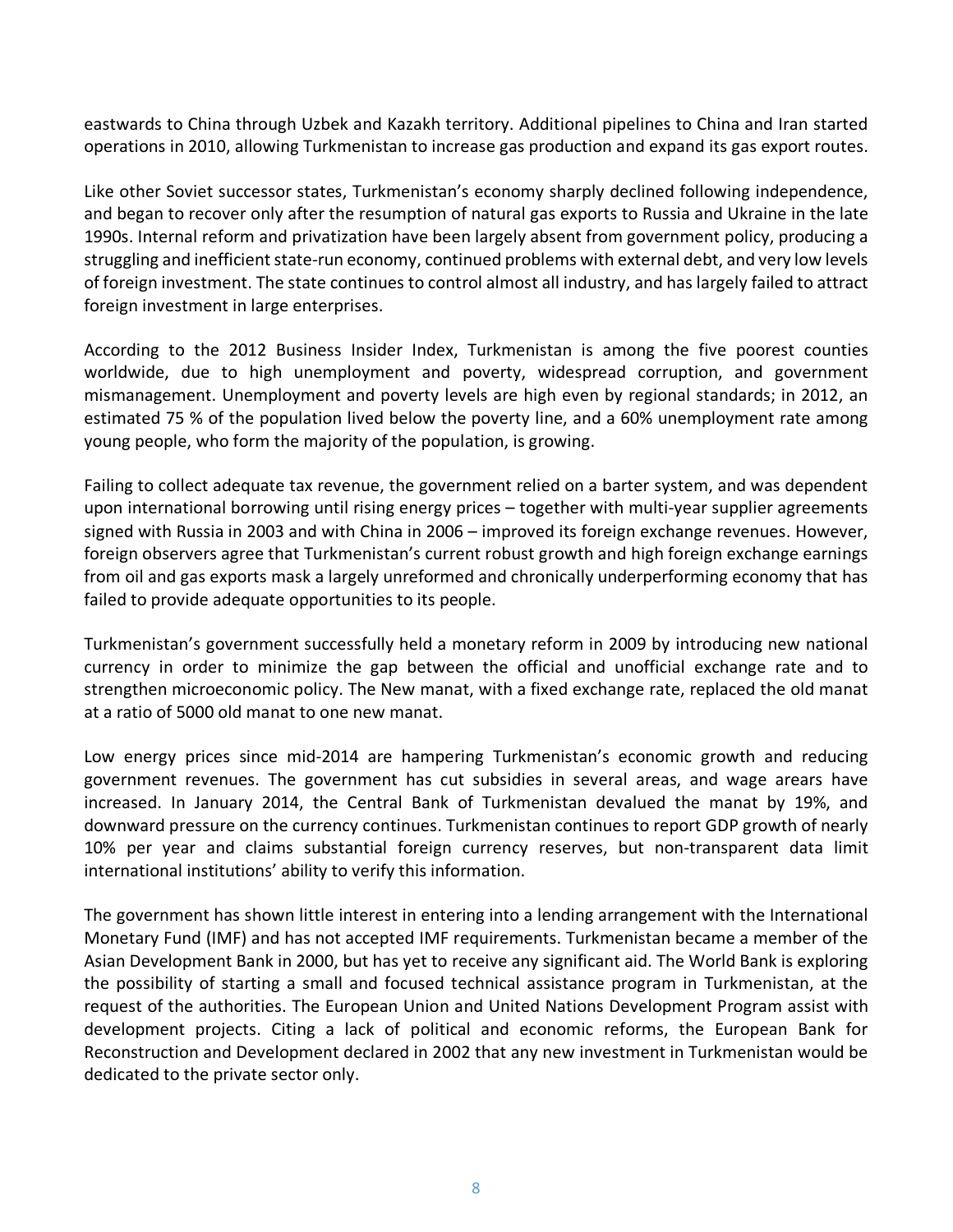### <span id="page-8-0"></span>**Relations with the U.S.:**

U.S.-Turkmenistan bilateral relations have been cool, given former President Niyazov's human rights record. After September 11, 2001, relations warmed as Turkmenistan assumed greater strategic significance. Turkmenistan allowed its territory to be used for humanitarian aid shipments during the war in Afghanistan, while it maintained its official neutrality by refusing to participate militarily. Former President Niyazov pledged to support U.S. military efforts in Iraq, citing concern about Iraq's Turkmen minority.

Turkmenistan's greater cooperation may have been related to Western efforts to improve and diversify the regional infrastructure of the Caspian oilfields, and openness to proposals for new pipelines that could eventually allow Turkmenistan to break Russia's monopoly on its gas exports. Turkmenistan ultimately refused Western proposals, however, and resisted most other Western advice on restructuring its Soviet-era economy, limiting the role of the United States in its economic development.

U.S. assistance to Turkmenistan funds democracy programs, market reform programs, and security and law enforcement programs. Since 1993, the U.S. government has funded the travel of over 1,600 Turkmen citizens to the United States on academic and professional exchange programs. Some eighty Peace Corps Volunteers work throughout Turkmenistan.

In late July 2012, then-Assistant Secretary of State Robert Blake praised Turkmenistan for providing some humanitarian aid to Afghanistan and for constructing and planning energy and rail links to Afghanistan, including the prospective Turkmenistan-Afghanistan-Pakistan-India gas pipeline. He stated that such projects demonstrate that Turkmenistan has a true potential to become a leader in regional economic development.

Overall U.S. assistance to Turkmenistan in FY2013 was estimated at \$6 million, down 35% from \$9.11 million in FY2012. The U.S. works on encouraging democratic reforms in Turkmenistan to bolster overall regional stability, fostering regional economic trade, and countering global threats.

The U.S. also actively works with Turkmenistan's counternarcotic units and border patrol officers to counter transnational crimes.

In January 2014, Turkmen President Berdymukhammedov held talks in Ashgabat with members of a visiting U.S. delegation, including U.S. Assistant Secretary of State for South and Central Asian Affairs Nisha Desai Biswal. The two sides discussed the situation in neighboring Afghanistan and construction of a Turkmenistan-Afghanistan-Pakistan-India gas pipeline, as well as the status of a railroad connecting Turkmenistan with Tajikistan via Afghanistan. They also talked about deepening ties in trade, energy, agriculture, transportation, communication, and education.

On November 3, 2015, U.S. State Secretary John Kerry paid a working visit to Turkmenistan, had a meeting with President Berdymukhammedov and discussed economic cooperation, security issues in the region as well as humanitarian agenda.